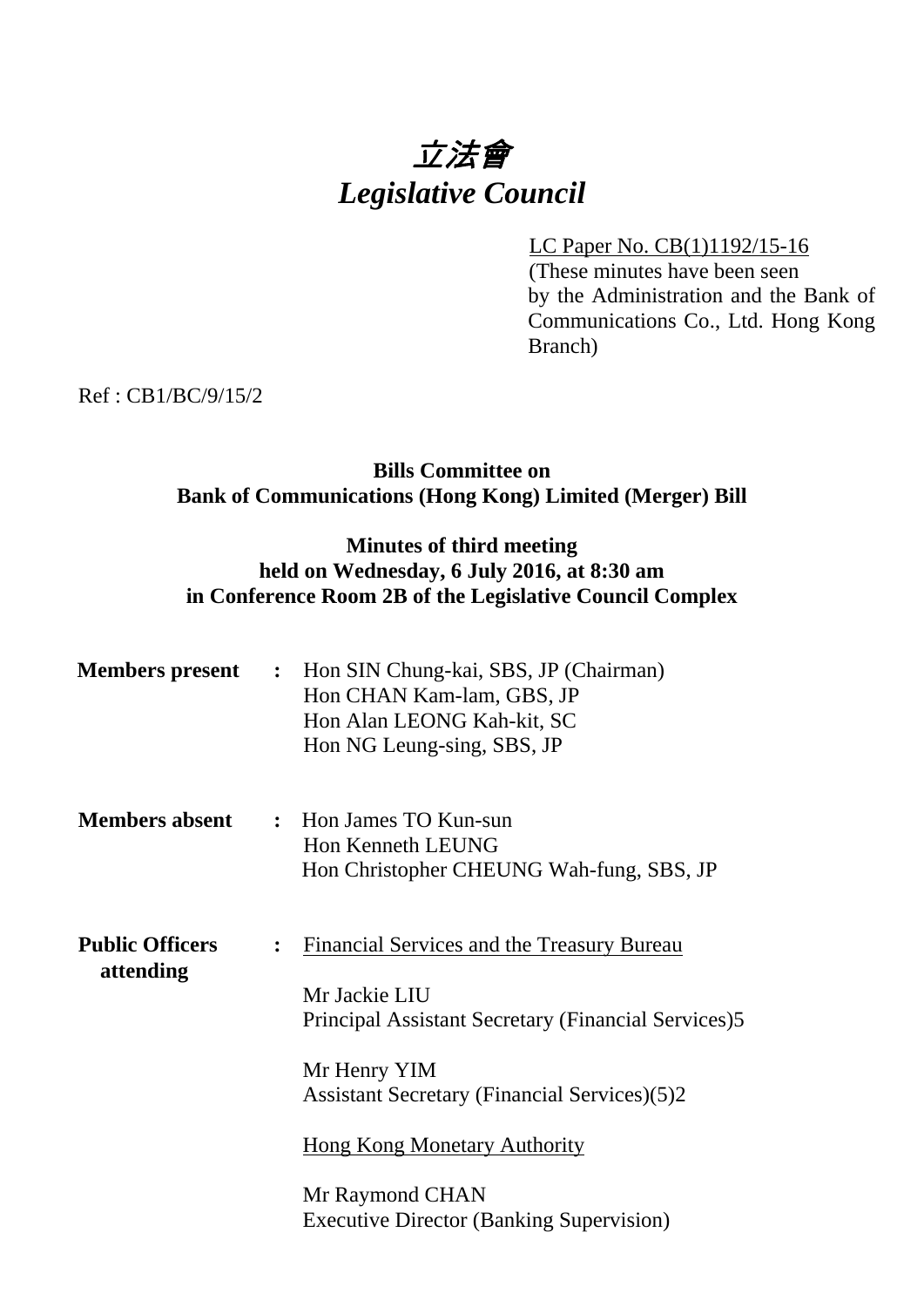Mr Alan AU Head (Banking Supervision)2

| <b>Attendance by</b><br>$\ddot{\cdot}$<br>invitation |                | <b>Bank of Communications Co., Ltd. Hong Kong Branch</b> |
|------------------------------------------------------|----------------|----------------------------------------------------------|
|                                                      |                | Mr SHOU Fugang<br><b>Chief Executive</b>                 |
|                                                      |                | Mr Alan LIU<br><b>Alternate Chief Executive</b>          |
|                                                      |                | <b>Clifford Chance</b>                                   |
|                                                      |                | Ms Virginia LEE<br>Partner                               |
|                                                      |                | Ms Cherry HO<br>Associate                                |
|                                                      |                | PricewaterhouseCoopers                                   |
|                                                      |                | Mr James TAM<br>Partner                                  |
|                                                      |                | Mr Philip MAK<br>Partner                                 |
| <b>Clerk in Attendance:</b>                          |                | Ms Angel SHEK<br>Chief Council Secretary (1)1            |
| <b>Staff in attendance</b>                           | $\ddot{\cdot}$ | Mr YICK Wing-kin<br><b>Assistant Legal Adviser 8</b>     |
|                                                      |                | Ms Mandy LI<br>Council Secretary (1)1                    |
|                                                      |                |                                                          |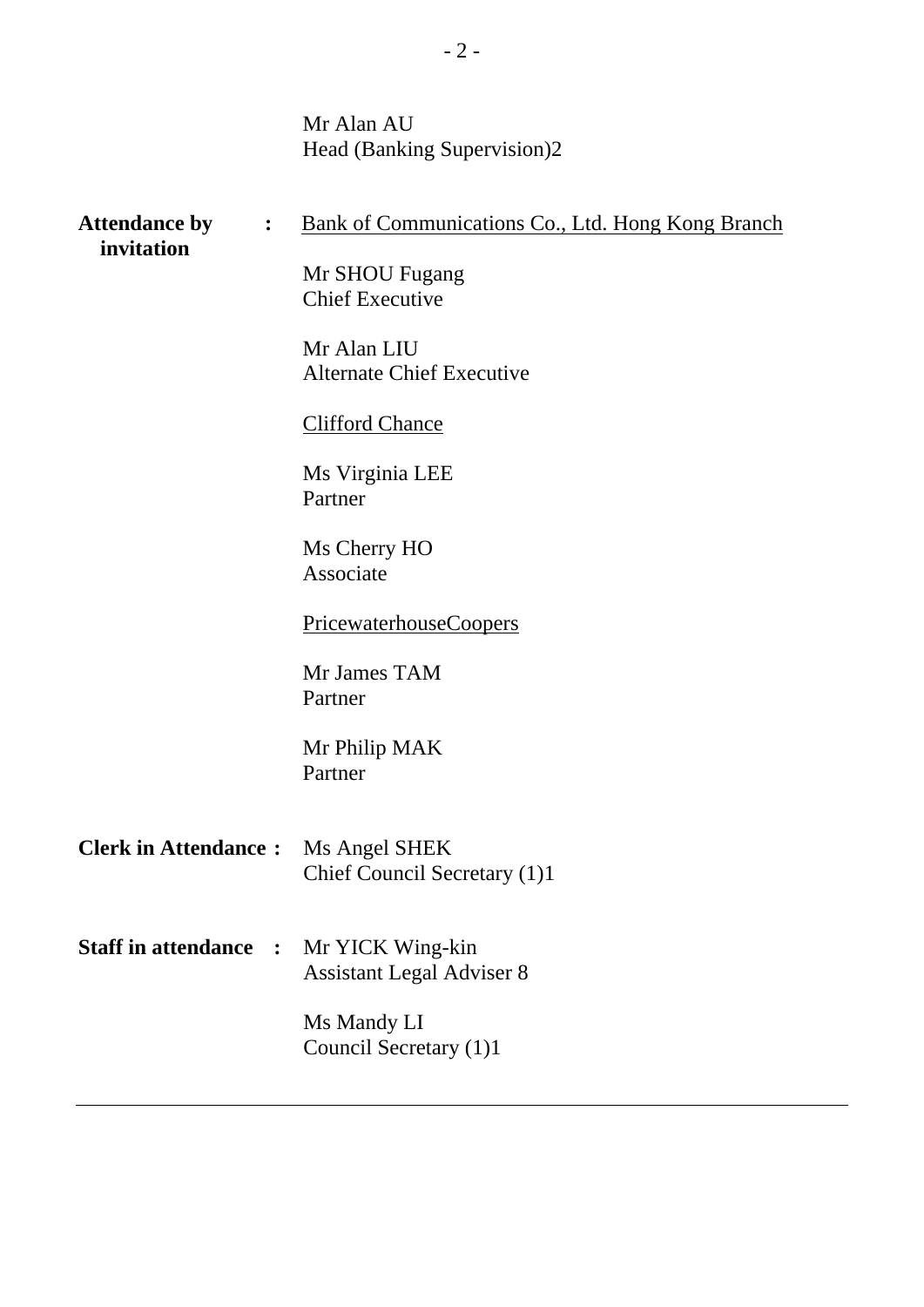### Action

# **I. Meeting with the Bank of Communications Co., Ltd. Hong Kong Branch and the Administration**

# Matters arising from previous meeting

- (LC Paper No. CB(1)1106/15-16(04) **—** List of follow-up actions arising from the meeting on 5 July 2016
- LC Paper No. CB(1)1106/15-16(05) **—** Hong Kong Monetary Authority's response to the issues raised at the meeting on 5 July 2016
- LC Paper No. CB(1)1106/15-16(06) **—** Bank of Communications Co., Ltd. Hong Kong Branch's response to the issues raised at the meeting on 5 July 2016)

Clause-by-clause examination of the Bill

(LC Paper No. CB(3)267/15-16 **—** The Bill

- Issued by Hon NG Leung-sing's **—** Legislative Council Brief office on 24 December 2015
- LC Paper No. LS24/15-16 **—** Legal Service Division Report
- LC Paper No. CB(1)1086/15-16(01) **—** Background brief prepared by the Legislative Council Secretariat)

# Discussion

 The Bills Committee deliberated (index of proceedings attached at the **Annex**) and completed clause-by-clause examination of the Bank of Communications (Hong Kong) Limited (Merger) Bill ("the Bill").

# Follow-up actions to be taken by the Hong Kong Monetary Authority

2. Arising from the discussion at the meeting, the Hong Kong Monetary Authority ("HKMA") was requested to provide supplementary information on the timing of introducing its supervisory policy under which non-locally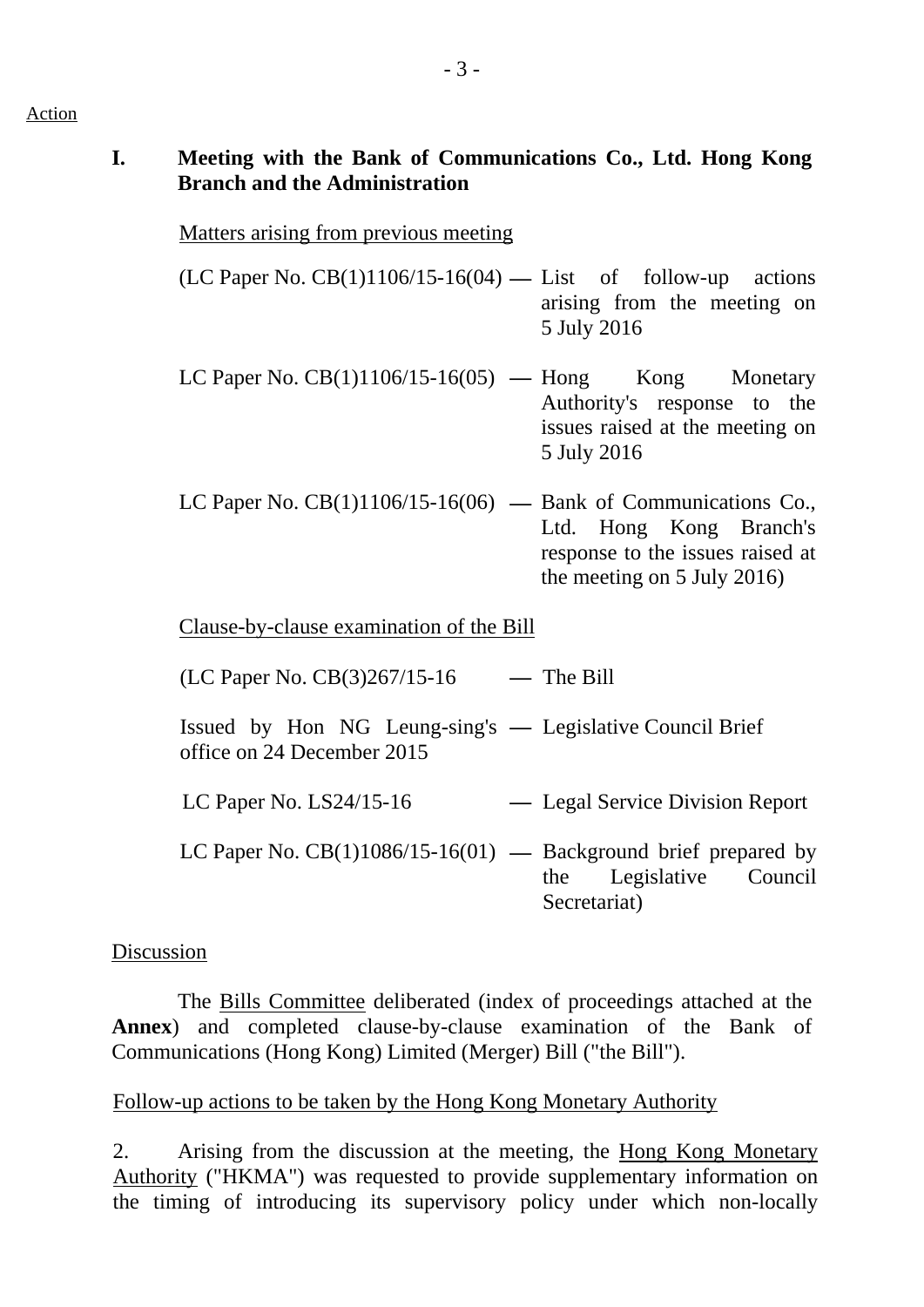Action

incorporated banks conducting sizeable retail banking business in Hong Kong should operate in the form of a locally-incorporated bank (instead of a branch).

*(Post-meeting note*: The written response provided by HKMA was issued vide LC Paper No. CB(1)1115/15-16(01) on 8 July 2016.)

### **II. Any other business**

### Legislative timetable and way forward

3. Members considered and agreed to Mr NG Leung-sing's proposal to resume the Second Reading debate on the Bill at the Council meeting of 13 July 2016. In this connection, members agreed that the Bills Committee would make a recommendation to seek the President's permission under Rules 54(5) and 57(2) of the Rules of Procedure to dispense with the notices in respect of (a) resumption of Second Reading debate on the Bill on 13 July 2016; and (b) moving Committee Stage amendments ("CSAs") to the Bill. Subject to the President's permission to dispense with the aforesaid notices, the Bills Committee would also recommend that the deadline for giving the aforesaid notices be waived till 12:00 noon on 9 July 2016.

(*Post-meeting note*: The President had subsequently given permission, vide LC Paper No. CB(3)801/15-16 on 8 July 2016, for (a) dispensing with the notice requirement under Rule 54(5) of the Rules of Procedure so that the resumption of Second Reading debate on the Bill could take place at the Council meeting of 13 July 2016; and (b) the notice of CSAs (if any) to the Bill to be given by 12:00 noon, 9 July 2016.)

4. Members noted that the Chairman would report the deliberations of the Bills Committee to the House Committee on 8 July 2016.

5. There being no other business, the meeting ended at 9:10 am.

Council Business Division 1 Legislative Council Secretariat 30 August 2016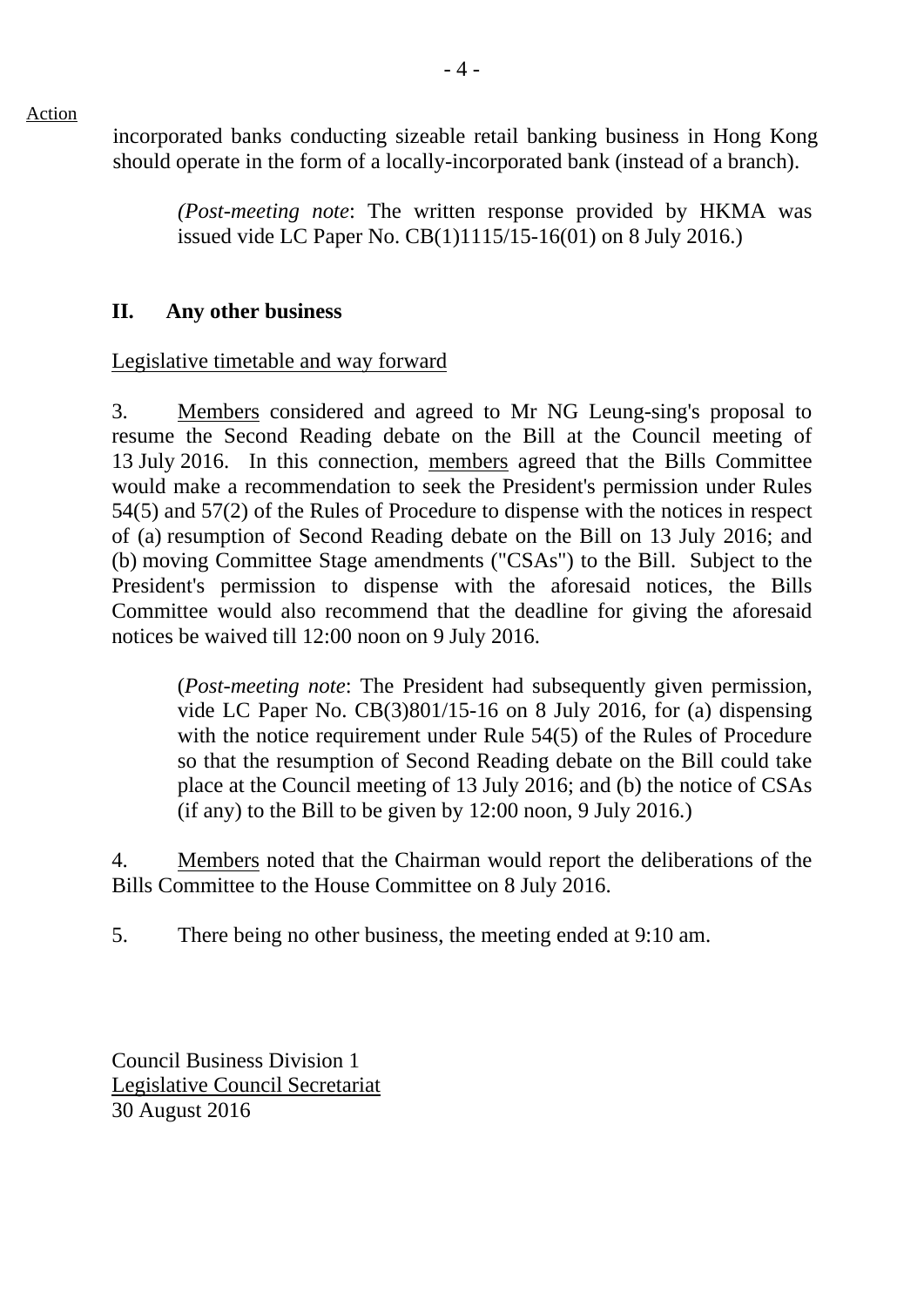### **Annex**

### **Bills Committee on Bank of Communications (Hong Kong) Limited (Merger) Bill**

#### **Proceedings of the third meeting on Wednesday, 6 July 2016, at 8:30 am in Conference Room 2B of the Legislative Council Complex**

| <b>Time</b><br>marker                                                                      | <b>Speaker</b>                                                            | Subject(s)                                                                                                                                                                                                                                                                                                                                                                                                                                                                                                                                                                                                                                                                                                                                                                                                                                    | <b>Action required</b> |  |
|--------------------------------------------------------------------------------------------|---------------------------------------------------------------------------|-----------------------------------------------------------------------------------------------------------------------------------------------------------------------------------------------------------------------------------------------------------------------------------------------------------------------------------------------------------------------------------------------------------------------------------------------------------------------------------------------------------------------------------------------------------------------------------------------------------------------------------------------------------------------------------------------------------------------------------------------------------------------------------------------------------------------------------------------|------------------------|--|
| Agenda Item I - Meeting with the Bank of Communications Co., Ltd. Hong Kong Branch and the |                                                                           |                                                                                                                                                                                                                                                                                                                                                                                                                                                                                                                                                                                                                                                                                                                                                                                                                                               |                        |  |
| <b>Administration</b>                                                                      |                                                                           |                                                                                                                                                                                                                                                                                                                                                                                                                                                                                                                                                                                                                                                                                                                                                                                                                                               |                        |  |
| $000321 -$<br>000432                                                                       | Chairman                                                                  | Opening remarks                                                                                                                                                                                                                                                                                                                                                                                                                                                                                                                                                                                                                                                                                                                                                                                                                               |                        |  |
|                                                                                            | <b>Clause-by-clause examination of the Bill</b>                           |                                                                                                                                                                                                                                                                                                                                                                                                                                                                                                                                                                                                                                                                                                                                                                                                                                               |                        |  |
|                                                                                            | [The Bill (LC Paper No. CB(3)267/15-16)]                                  |                                                                                                                                                                                                                                                                                                                                                                                                                                                                                                                                                                                                                                                                                                                                                                                                                                               |                        |  |
| $000433 -$<br>000839                                                                       | Chairman<br>PricewaterhouseCoopers                                        | Clause $6$ — Supplementary provisions<br>Clause $7$ — Accounting treatment of Bank of<br>Communications (Hong Kong) and Bank of<br><b>Communications, Hong Kong Branch</b><br>Discussion on the reference of "reserve" in<br>Clause 7                                                                                                                                                                                                                                                                                                                                                                                                                                                                                                                                                                                                         |                        |  |
| $000840 -$<br>000956                                                                       | Chairman<br><b>Assistant Legal Adviser 8</b><br>("ALA")<br>Administration | Clause $8 -$ Taxation and revenue matters<br>In reply to ALA, the Administration advised<br>that:<br>the proposed transfer of the retail<br>(a)<br>banking business and private banking<br>the<br>of<br>Bank<br>business<br>of<br>Communications Co., Ltd. Hong Kong<br><b>Branch</b><br>("BCOM,<br>Hong<br>Kong<br>Branch")<br><b>Bank</b><br>of<br>to<br>the<br>Communications<br>(Hong<br>Kong)<br>Limited ("BCOM (Hong Kong)")<br>would not adversely impact on tax<br>revenue; and<br>for the purposes of the Inland Revenue<br>(b)<br>Ordinance (Cap. 112), Clause 8 of the<br>Bill had the effect of deeming BCOM<br>(Hong Kong) as one and the same as<br>BCOM, Hong Kong Branch, with<br>regard to the relevant retail banking<br>business and private banking business,<br>on and from the appointed day for<br>effecting the Bill. |                        |  |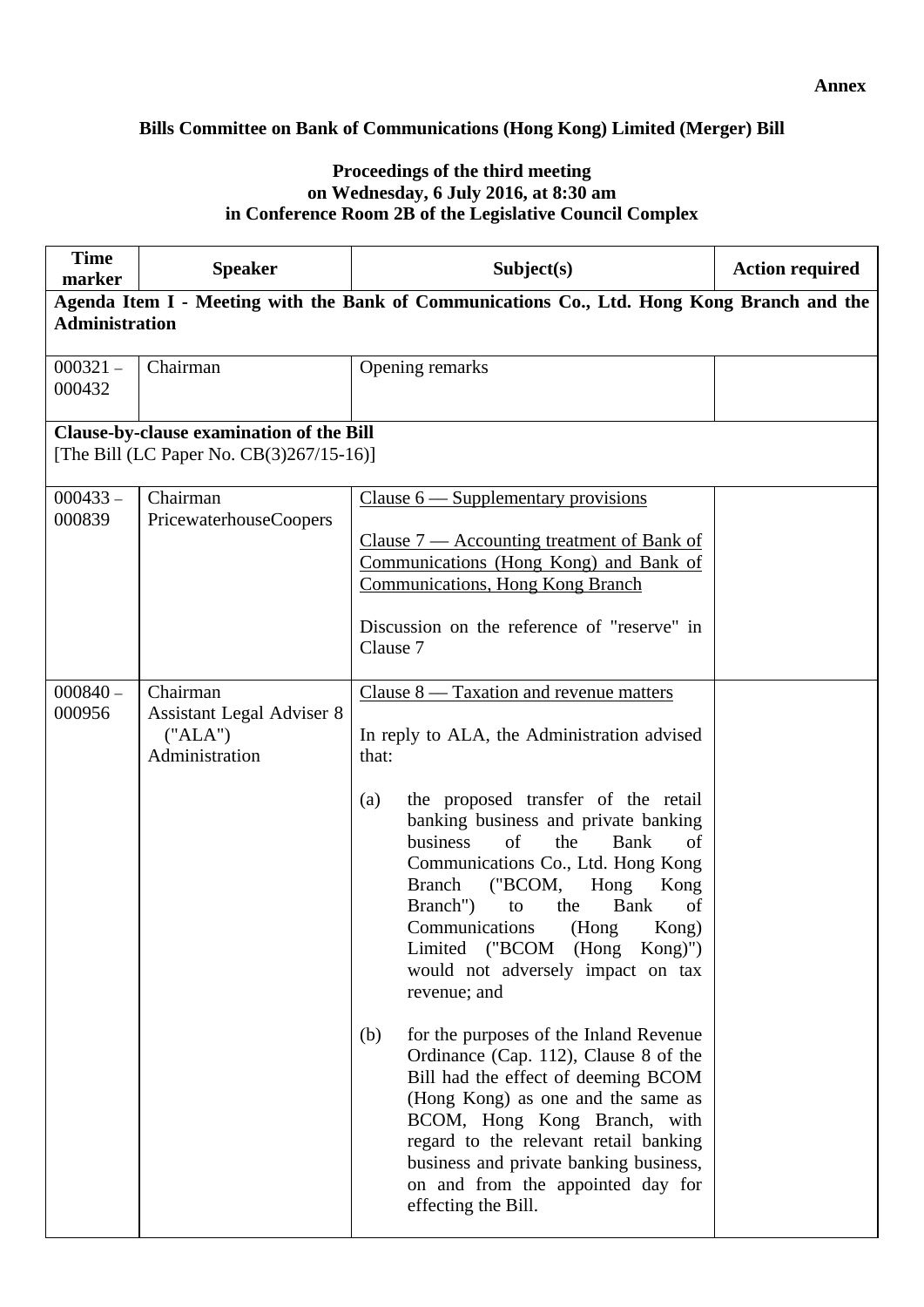| <b>Time</b>                    | <b>Speaker</b>                                                       |      | Subject(s)                                                                                                                                                                                                                                                                                                                                                                                                                                                                                                                                                                                                                                                                                                                                                                                                                                                                                                                                                                                                                                                                                                                                                                                                                                                                                                                                                                                                                                                                                                                                                                                                                                                                                                                                                              | <b>Action required</b> |
|--------------------------------|----------------------------------------------------------------------|------|-------------------------------------------------------------------------------------------------------------------------------------------------------------------------------------------------------------------------------------------------------------------------------------------------------------------------------------------------------------------------------------------------------------------------------------------------------------------------------------------------------------------------------------------------------------------------------------------------------------------------------------------------------------------------------------------------------------------------------------------------------------------------------------------------------------------------------------------------------------------------------------------------------------------------------------------------------------------------------------------------------------------------------------------------------------------------------------------------------------------------------------------------------------------------------------------------------------------------------------------------------------------------------------------------------------------------------------------------------------------------------------------------------------------------------------------------------------------------------------------------------------------------------------------------------------------------------------------------------------------------------------------------------------------------------------------------------------------------------------------------------------------------|------------------------|
| marker<br>$000957 -$<br>001446 | Chairman<br>BCOM,<br>Hong<br><b>Branch</b><br><b>Clifford Chance</b> | Kong | $Clause 9$ — Contracts of employment<br>In reply to ALA, Clifford Chance (legal<br>adviser to BCOM, Hong Kong Branch)<br>responded that Clause 9 of the Bill provided<br>that all contracts of employment of BCOM,<br>Hong Kong Branch with its employees who<br>were solely engaged in the retail banking<br>business and/or private banking business of<br>BCOM, Hong Kong Branch shall be<br>transferred to BCOM (Hong Kong) under the<br>Bill and that such contracts shall be deemed<br>to be a single continuing employment. The<br>years of service in calculating the accrued<br>benefits of these existing employees would<br>continue to be counted after the transfer.<br>Clause 10 - Mandatory provident fund<br>scheme<br>The<br>Chairman<br>enquired<br>about<br>the<br>arrangements for the accounts of<br>the<br>occupational retirement scheme of BCOM,<br>Hong Kong Branch registered under the<br>Occupational Retirement Schemes Ordinance<br>(Cap. 426) ("ORSO scheme").<br>BCOM, Hong Kong Branch and Clifford<br>Chance advised that:<br>(a) the occupation retirement scheme of the<br>bank was a closed scheme, and due to<br>turnover, the number of participating<br>members in this scheme had been<br>decreasing;<br>(b) in anticipation of the proposed business<br>transfer,<br>bank<br>the<br>making<br>was<br>arrangements, including amending the<br>trust deed to include BCOM (Hong<br>Kong) as an employer of the staff to be<br>transferred to BCOM (Hong Kong),<br>which would be executed by the scheme<br>trustee with the authorization of BCOM,<br>Hong Kong Branch and BCOM (Hong<br>Kong); and<br>$(c)$ the<br>relevant<br>employees<br>had<br>been<br>informed of the proposed transfer of their<br>ORSO scheme accounts. |                        |
|                                |                                                                      |      |                                                                                                                                                                                                                                                                                                                                                                                                                                                                                                                                                                                                                                                                                                                                                                                                                                                                                                                                                                                                                                                                                                                                                                                                                                                                                                                                                                                                                                                                                                                                                                                                                                                                                                                                                                         |                        |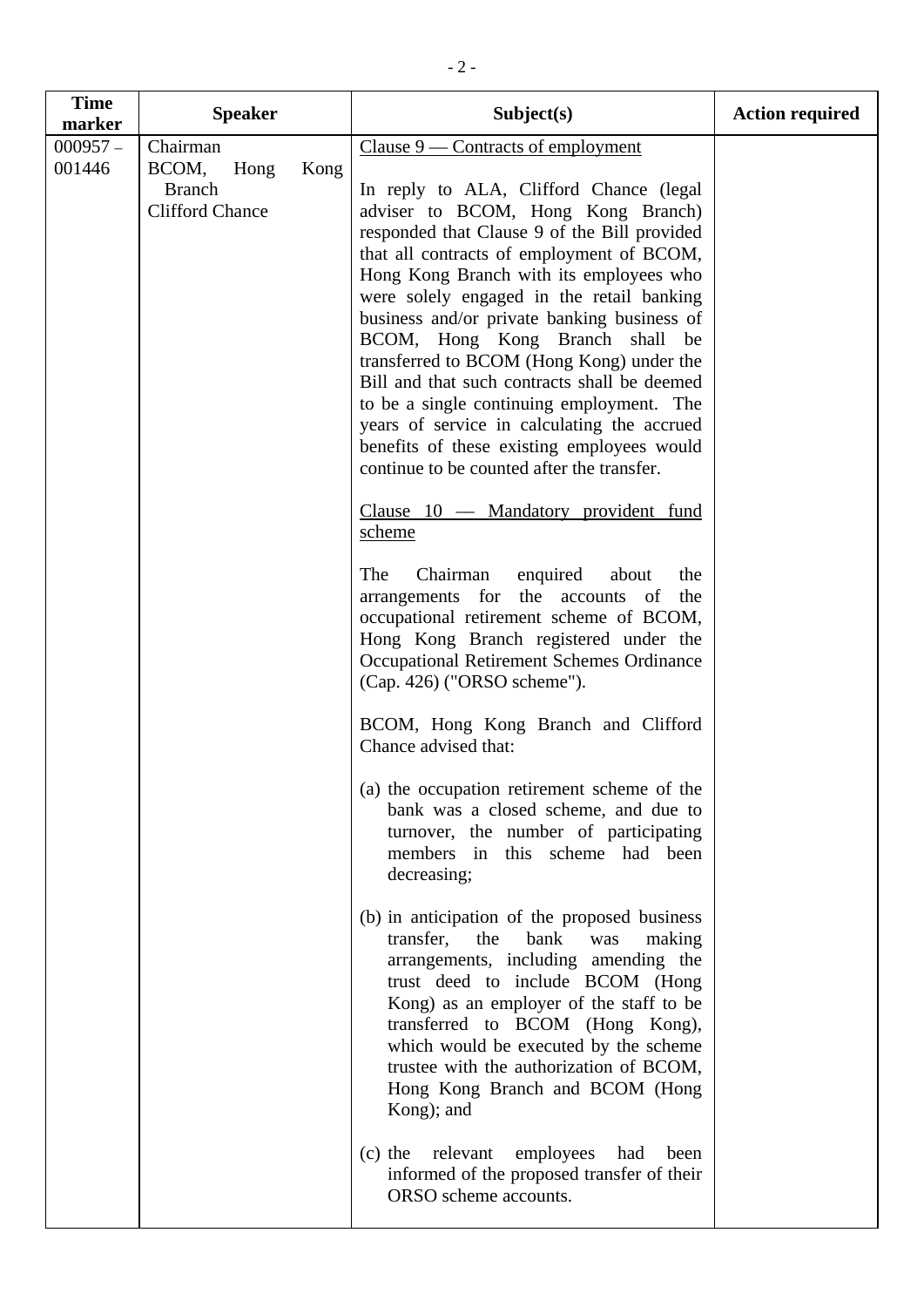| <b>Time</b><br>marker | <b>Speaker</b>                                                       | Subject(s)                                                                                                                                                                                                                                                                                                                                                                                                                                                                                                                                                                                                                                                                                                                                                                                                                                                                                                                                                                                                                              | <b>Action required</b> |
|-----------------------|----------------------------------------------------------------------|-----------------------------------------------------------------------------------------------------------------------------------------------------------------------------------------------------------------------------------------------------------------------------------------------------------------------------------------------------------------------------------------------------------------------------------------------------------------------------------------------------------------------------------------------------------------------------------------------------------------------------------------------------------------------------------------------------------------------------------------------------------------------------------------------------------------------------------------------------------------------------------------------------------------------------------------------------------------------------------------------------------------------------------------|------------------------|
| $001447 -$<br>001736  | Chairman                                                             | Clause $11$ — Waiver of prohibition of merger<br>Clause $12$ — Evidence:<br>books<br>and<br>documents<br>Clause 13 — Part III of Evidence Ordinance                                                                                                                                                                                                                                                                                                                                                                                                                                                                                                                                                                                                                                                                                                                                                                                                                                                                                     |                        |
|                       |                                                                      | Clause 14 - Evidence of transfer and<br>vesting<br>Members raised no queries.                                                                                                                                                                                                                                                                                                                                                                                                                                                                                                                                                                                                                                                                                                                                                                                                                                                                                                                                                           |                        |
| $001737 -$<br>002003  | Chairman<br>Mr Alan LEONG<br>BCOM,<br>Hong<br>Kong<br><b>Branch</b>  | Clause 15 - Interests in land<br>In reply to Mr LEONG, BCOM, Hong Kong<br>Branch advised that it would continue to<br>operate corporate banking business and other<br>banking business after the transfer of its retail<br>banking business and private<br>banking<br>business to BCOM (Hong Kong).                                                                                                                                                                                                                                                                                                                                                                                                                                                                                                                                                                                                                                                                                                                                     |                        |
| $002004 -$<br>002347  | Chairman<br>Mr NG Leung-sing<br><b>Clifford Chance</b><br><b>ALA</b> | Clause $16$ — Saving for other enactments<br>Clause $17$ — Saving for companies<br>Clause $18 -$ Saving<br>Mr NG raised concerns as to whether it was<br>appropriate to use the same Chinese rendition<br>業務 " for both "business"<br>and<br>"undertakings" under the Bill.<br>Clifford Chance explained that,<br>when<br>drafting the Bill, reference had been made to<br>the Citibank (Hong Kong) Limited (Merger)<br>Ordinance, which also adopted the same<br>Chinese rendition "業務" for "business" and<br>"undertakings". Under the current Bill, the<br>term "business" was usually used together<br>with other terms, e.g. "corporate banking<br>business" ("公司銀行業務") and "private<br>banking business" ("私人銀行業務"),<br>whereas the Chinese rendition "業務" was<br>used on its own to mean "undertakings".<br>ALA supplemented that "業務經營" was<br>used as the Chinese rendition of "business" in<br>Clause 16 of the Bill and such Chinese<br>rendition should be understood in the context<br>of the relevant clause of the Bill. |                        |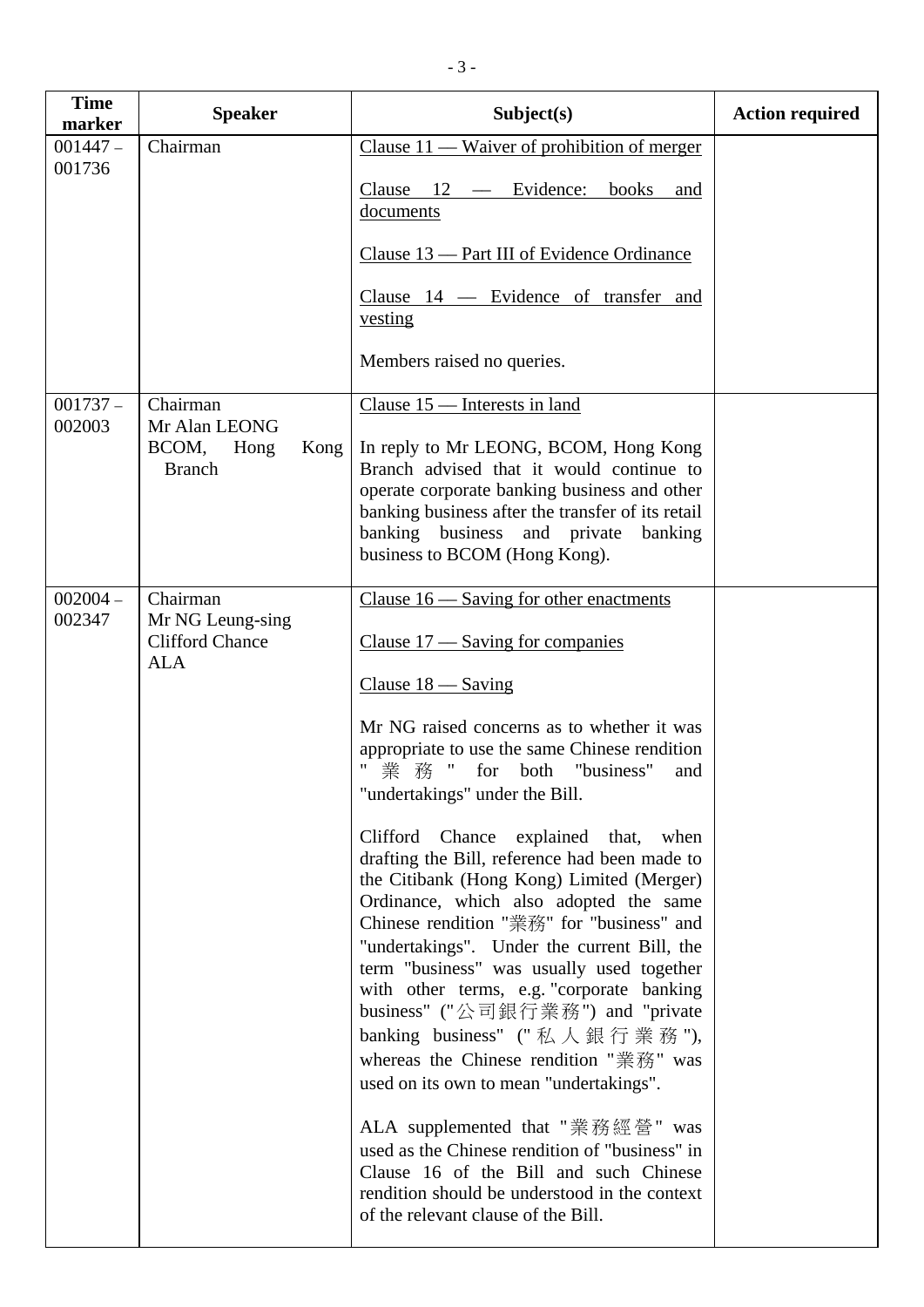| <b>Time</b><br>marker | <b>Speaker</b>                                                                                                                  | Subject(s)                                                                                                                                                                                                                                                                                                                                                                                                                                                                                                                                                                                                           | <b>Action required</b> |
|-----------------------|---------------------------------------------------------------------------------------------------------------------------------|----------------------------------------------------------------------------------------------------------------------------------------------------------------------------------------------------------------------------------------------------------------------------------------------------------------------------------------------------------------------------------------------------------------------------------------------------------------------------------------------------------------------------------------------------------------------------------------------------------------------|------------------------|
|                       |                                                                                                                                 | The Bills Committee completed clause-by-<br>clause examination of the Bill.                                                                                                                                                                                                                                                                                                                                                                                                                                                                                                                                          |                        |
| $002348 -$<br>003740  | Chairman<br><b>Clifford Chance</b><br><b>PricewaterhouseCoopers</b><br>Administration<br>BCOM,<br>Hong<br>Kong<br><b>Branch</b> | At the invitation of the Chairman, Clifford<br>Chance<br>PricewaterhouseCoopers<br>and<br>(financial adviser to BCOM, Hong Kong<br>Branch) gave an initial response to the issues<br>raised at the meeting on 5 July 2016:<br>the reference to "any other businesses"<br>(a)                                                                                                                                                                                                                                                                                                                                         |                        |
|                       |                                                                                                                                 | in the proposed definition of "excluded<br>property and liabilities" under the Bill<br>was appropriate and should be retained,<br>given that BCOM, Hong Kong Branch<br>did, in addition to retail banking<br>business, private banking business and<br>corporate banking business, carry on<br>other businesses. Schedule 14 of the<br>Banking Ordinance (Cap. 155) also<br>made reference to "other business"<br>being carried on by an authorized<br>institution;                                                                                                                                                  |                        |
|                       |                                                                                                                                 | as the retail banking business and<br>(b)<br>private banking business of BCOM,<br>Hong Kong Branch were on-going and<br>evolving, it was not possible at this<br>stage to provide an exact indication of<br>what property and liabilities would be<br>excluded from the proposed business<br>transfer. BCOM, Hong Kong Branch<br>would exercise the power to designate<br>exclusions only in very limited cases,<br>e.g. items that were desirable to be<br>excluded for the sake of clarity or for<br>the taking of specific step(s) to<br>individually transfer the designated<br>contract, agreement or document; |                        |
|                       |                                                                                                                                 | the term "reserves" in the proposed<br>(c)<br>definitions of "excluded properties" and<br>"undertakings" under the Bill was a<br>well-established accounting principle<br>that, with respect to a company or a<br>business, assets equaled liabilities plus<br>The term "reserves" was<br>equity.<br>considered to be within "equity" in the<br>above equation; and                                                                                                                                                                                                                                                  |                        |
|                       |                                                                                                                                 | the phrase "insurance agent within the<br>(d)<br>meaning<br>of<br>Insurance<br>Companies                                                                                                                                                                                                                                                                                                                                                                                                                                                                                                                             |                        |